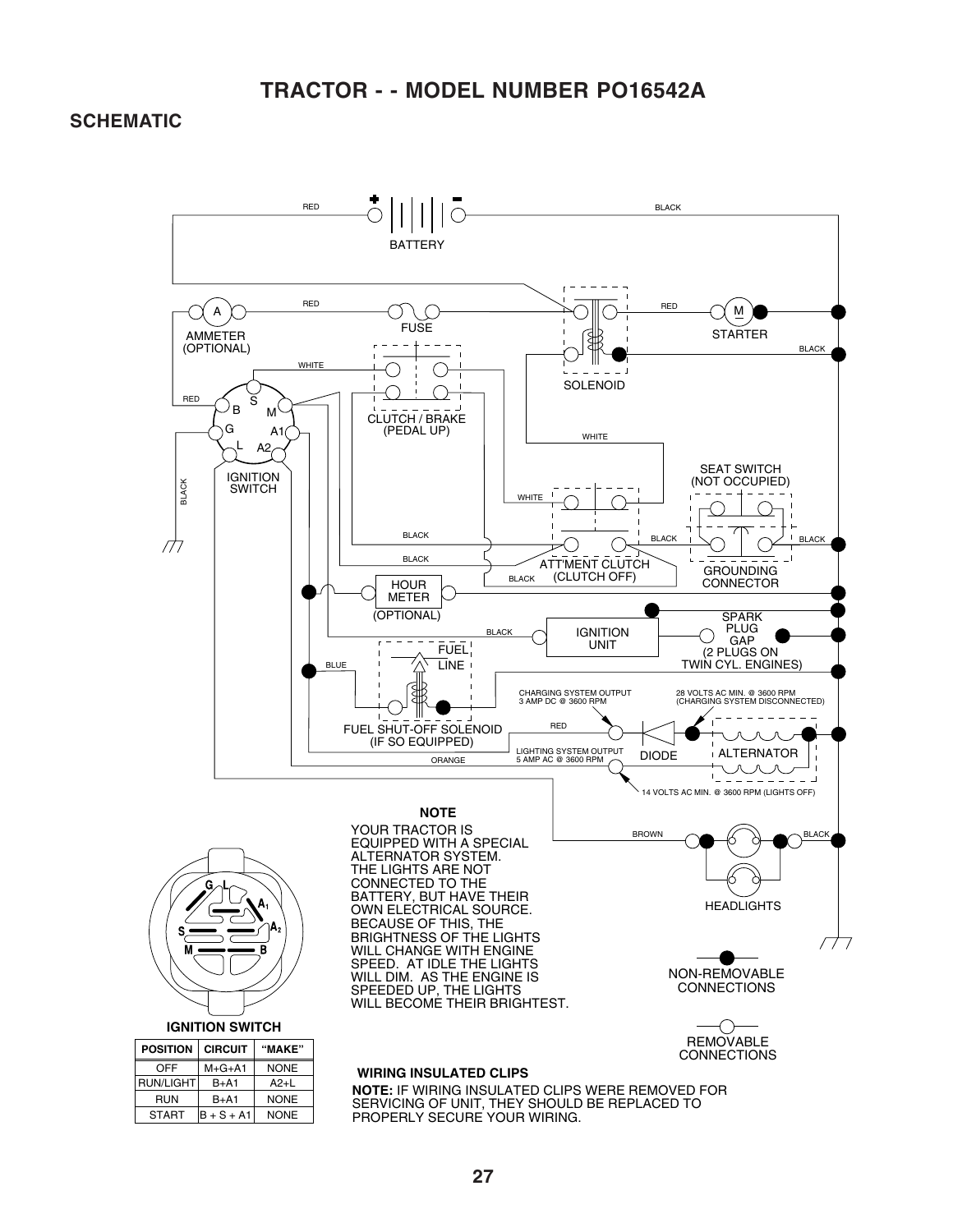**TRACTOR - - MODEL NUMBER PO16542A**

### **ELECTRICAL**

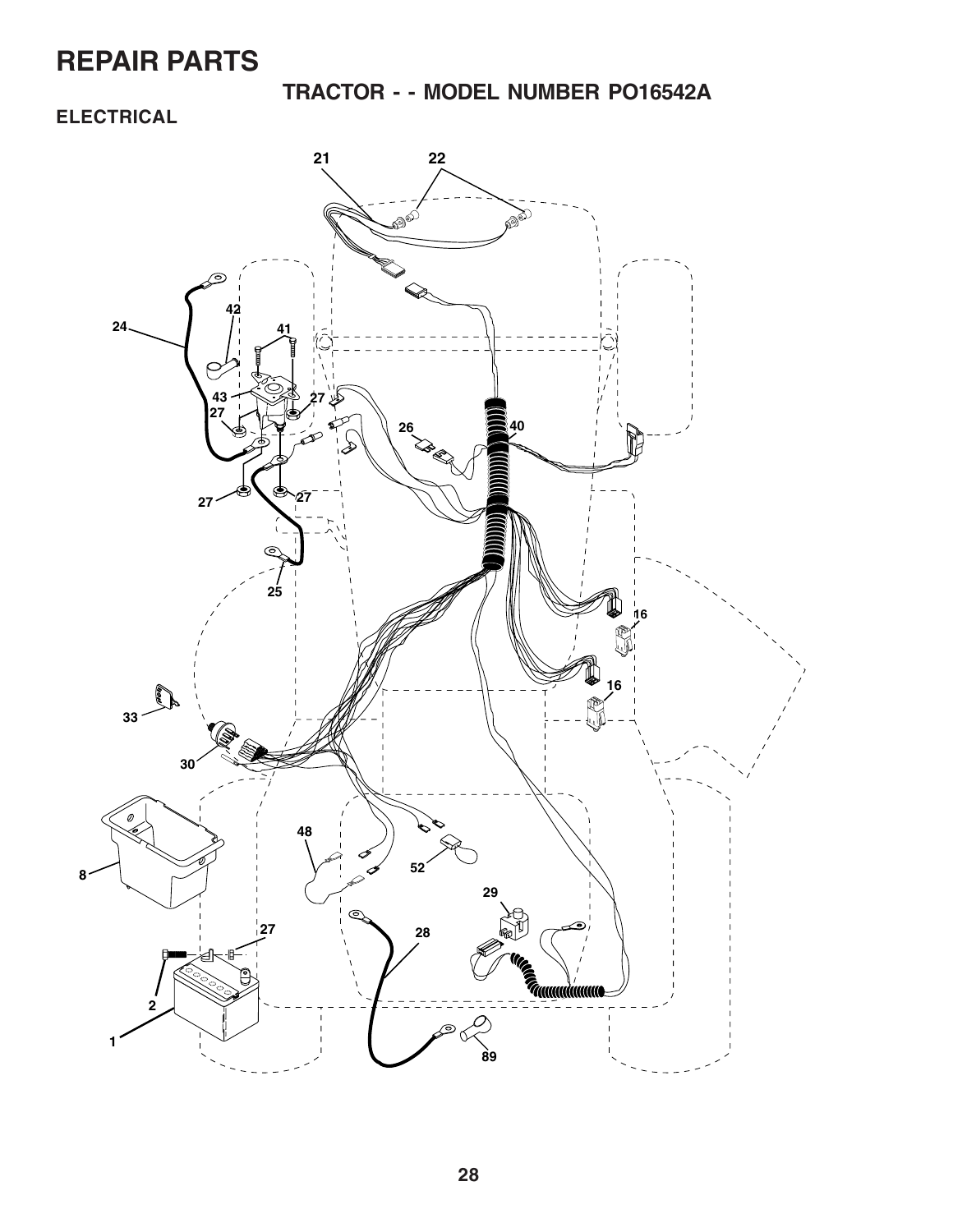### **TRACTOR - - MODEL NUMBER PO16542A**

**ELECTRICAL**

| <b>PART</b><br>NO. | <b>DESCRIPTION</b>                    |
|--------------------|---------------------------------------|
| 163465             | Battery                               |
|                    | Bolt Hex Hd 1/4-20unc X 3/4           |
|                    | <b>Box Battery Fender</b>             |
|                    | Switch Interlock                      |
| 166181             | Harness Asm Light W/4152J             |
|                    | Bulb Light #1156                      |
| 4799J              | Cable Battery 6 Ga 11"red             |
| 146147             | Cable Battery 6 Ga w/16 wire, red     |
| 175158             | Fuse 20 AMP                           |
| 73510400           | Nut Keps Hex 1/4-20 unc               |
| 4207J              | Cable Ground 6 Ga 12" black           |
| 121305X            | Switch Plunger Nc Gray                |
| 175566             | Switch Ign                            |
| 140401             | Key Ign                               |
| 179720             | Harness Ign                           |
| 71110408           | Bolt Blk Fin Hex 1/4-20 X 1/2         |
| 131563             | Cover Terminal Red                    |
| 178861             | Solenoid                              |
| 140844             | Adapter Ammeter Rectangular           |
| 141940             | <b>Protection Wire Loop</b>           |
| 180449             | <b>Cover Terminal Battery</b>         |
|                    | 74760412<br>176689<br>176138<br>4152J |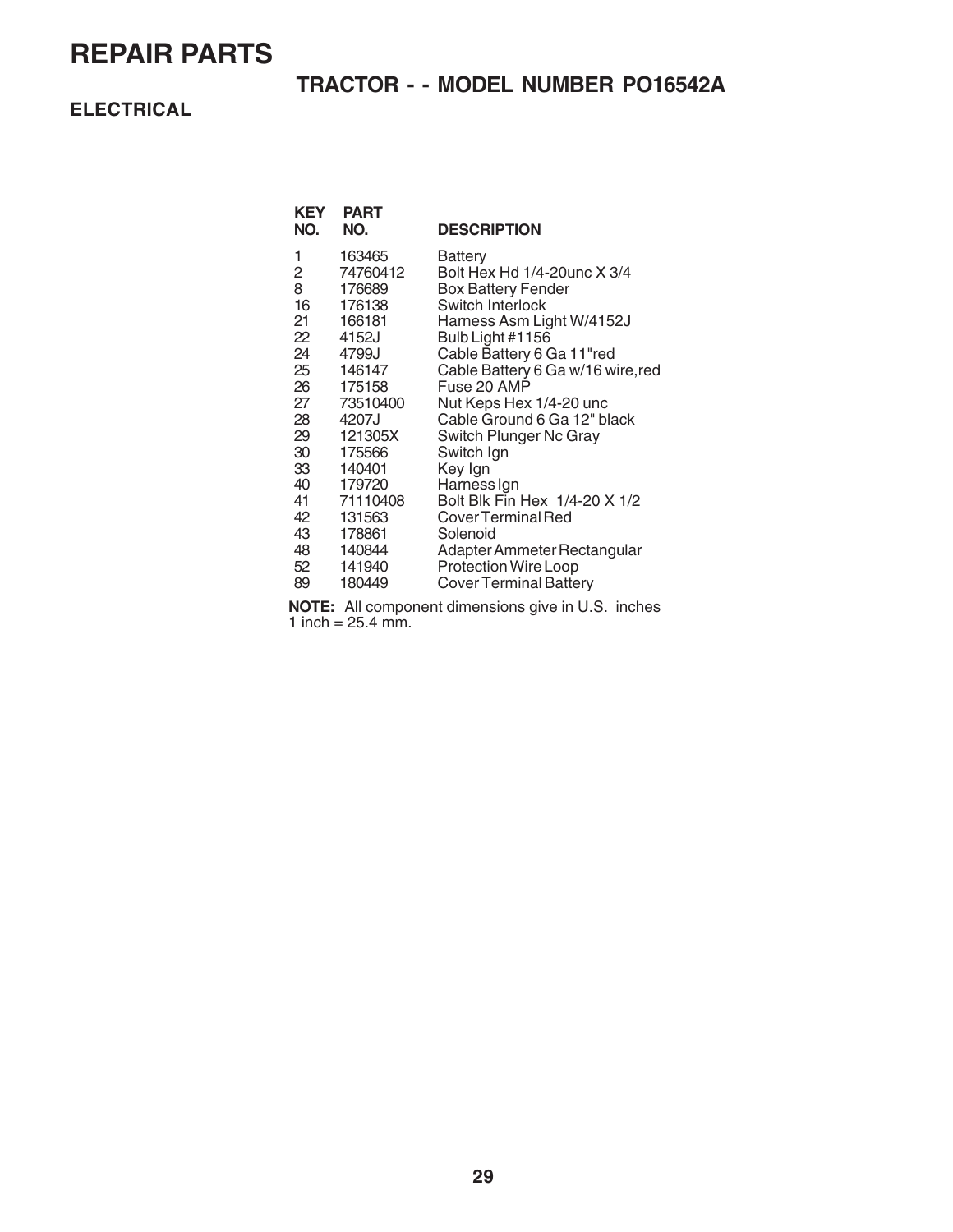**TRACTOR - - MODEL NUMBER PO16542A**

**CHASSIS AND ENCLOSURES**

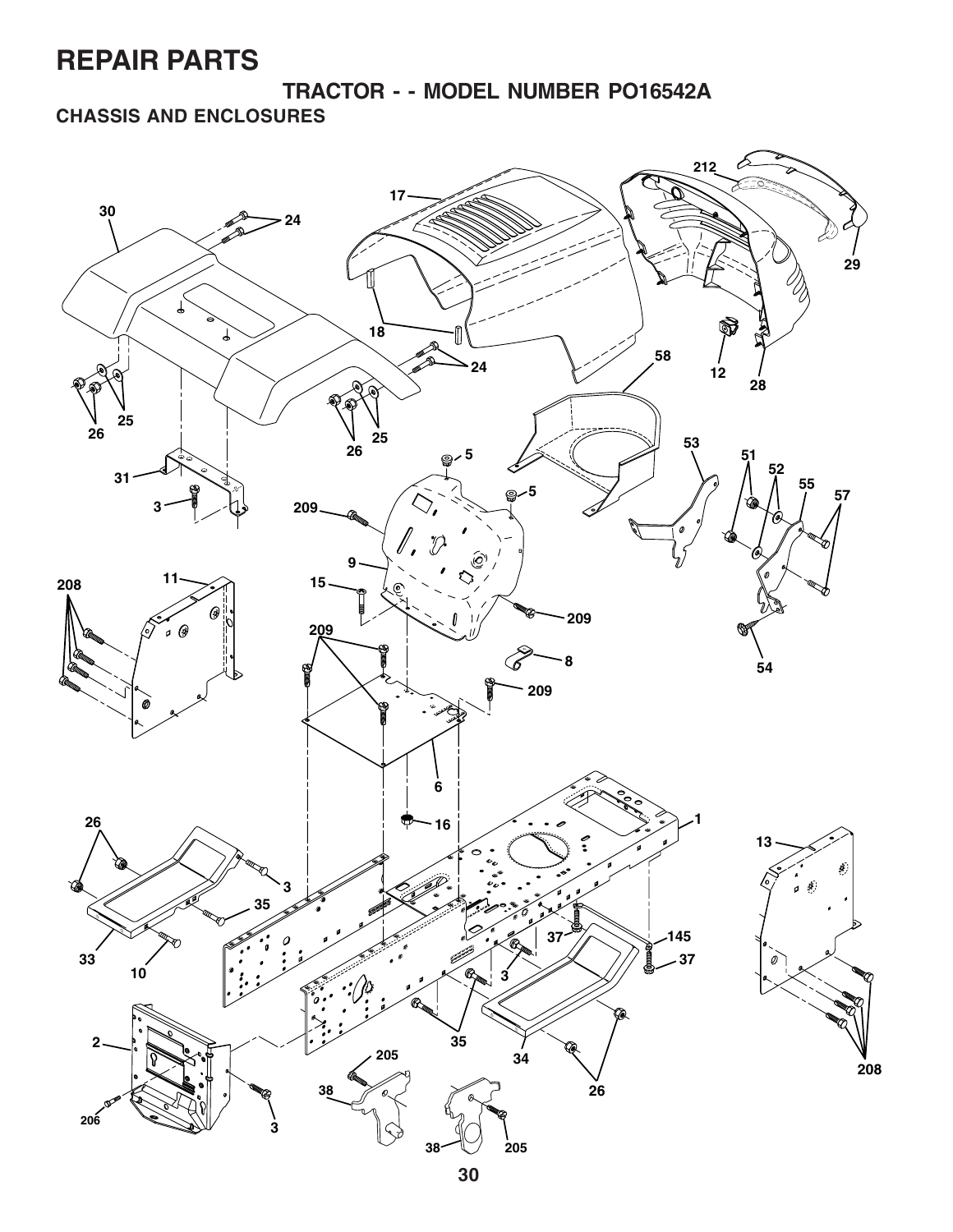### **TRACTOR - - MODEL NUMBER PO16542A**

#### **CHASSIS AND ENCLOSURES**

**KEY PART**

| NO.                                                                                                                                                                                                      | NO.                                                                                                                                                                                                                                                                                                                                                                                             | <b>DESCRIPTION</b>                                                                                                                                                                                                                                                                                                                                                                                                                                                                                                                                                                                                                                                                                                                                                                                                                                |
|----------------------------------------------------------------------------------------------------------------------------------------------------------------------------------------------------------|-------------------------------------------------------------------------------------------------------------------------------------------------------------------------------------------------------------------------------------------------------------------------------------------------------------------------------------------------------------------------------------------------|---------------------------------------------------------------------------------------------------------------------------------------------------------------------------------------------------------------------------------------------------------------------------------------------------------------------------------------------------------------------------------------------------------------------------------------------------------------------------------------------------------------------------------------------------------------------------------------------------------------------------------------------------------------------------------------------------------------------------------------------------------------------------------------------------------------------------------------------------|
| 1<br>$\overline{c}$<br>3<br>5<br>6<br>8<br>9<br>10<br>11<br>12<br>13<br>15<br>16<br>17<br>18<br>24<br>25<br>26<br>28<br>29<br>30<br>31<br>33<br>34<br>35<br>37<br>38<br>51<br>52<br>53<br>54<br>55<br>57 | 174620<br>176554<br>17060612<br>155272<br>174643X011<br>155138<br>168347X011<br>72140608<br>155927<br>145660<br>172107X010<br>74180512<br>73510500<br>159639X428<br>126938X<br>74780616<br>19131312<br>73800600<br>140434<br>140273X599<br>169465X428<br>136619<br>179716X428<br>179717X428<br>72110606<br>17490508<br>175710<br>73800400<br>19091416<br>144697<br>161464<br>144696<br>74780412 | Chassis<br>Drawbar<br>Screw 3/8-16 x 3/4<br>Bumper Hood/Dash<br>Saddle Slkscr Flat Lt 6 Sp<br>Clip Retainer Slide-On<br>Dash<br>Bolt RdHd Sqnk. 3/8-16 Unc x 1<br>Panel Asm. Dash Lh<br>Clip Tinnerman Grile P/L<br>Panel Dash Rh<br>Screw Mach Trhd 5/16-18 Unc x 3/4<br>Nut Keps 5/16-18 Unc<br>Hood<br>Bumper Hood<br>Bolt Fin Hex 3/8-16 Unc x 1 Gr. 5<br>Washer 13/32 x 13/16 x 12 Ga.<br>Nut Lock Hex w/Insert 3/8-16 UNC<br>Grill/Lens Asm<br>Lens Grille Private label<br>Fender Asm<br><b>Bracket Fender</b><br>Footrest LH<br><b>Footrest RH</b><br>Bolt RdHd Sht. Sqnk. 3/8-16 x 3/4<br>Screw Thdrol 5/16-18 x 1/2 Tyt<br>Bracket Asm. Pivot Mower Rear<br>Nut Lock Hex W/Ins. 1/4-20<br>Washer 9/32 x 7/8 x 16 Ga.<br><b>Bracket Grille LH</b><br>Screw Hex Wshd 8-18 x 7/8<br><b>Bracket, Grille RH</b><br>Bolt Fin Hex 1/4-20 x .75 |
| 58                                                                                                                                                                                                       | 150127                                                                                                                                                                                                                                                                                                                                                                                          | <b>Air Duct Private Label</b>                                                                                                                                                                                                                                                                                                                                                                                                                                                                                                                                                                                                                                                                                                                                                                                                                     |
| 145<br>205<br>206                                                                                                                                                                                        | 156524<br>17490608                                                                                                                                                                                                                                                                                                                                                                              | Rod Pivot Chassis/Hood<br>Screw Thdrol 3/8-16 x 1/2<br>Bolt shoulder 5/16-18                                                                                                                                                                                                                                                                                                                                                                                                                                                                                                                                                                                                                                                                                                                                                                      |
| 208<br>209                                                                                                                                                                                               | 170165<br>17670608<br>17000612                                                                                                                                                                                                                                                                                                                                                                  | Screw Thdrol 3/8-16 x 1/2<br>Screw Hex Wsh Thdrol 3/8-16                                                                                                                                                                                                                                                                                                                                                                                                                                                                                                                                                                                                                                                                                                                                                                                          |
| 212<br>$\overline{a}$                                                                                                                                                                                    | 156229<br>5479J                                                                                                                                                                                                                                                                                                                                                                                 | <b>Insert Lens Reflector</b><br>Plug Btn Blk                                                                                                                                                                                                                                                                                                                                                                                                                                                                                                                                                                                                                                                                                                                                                                                                      |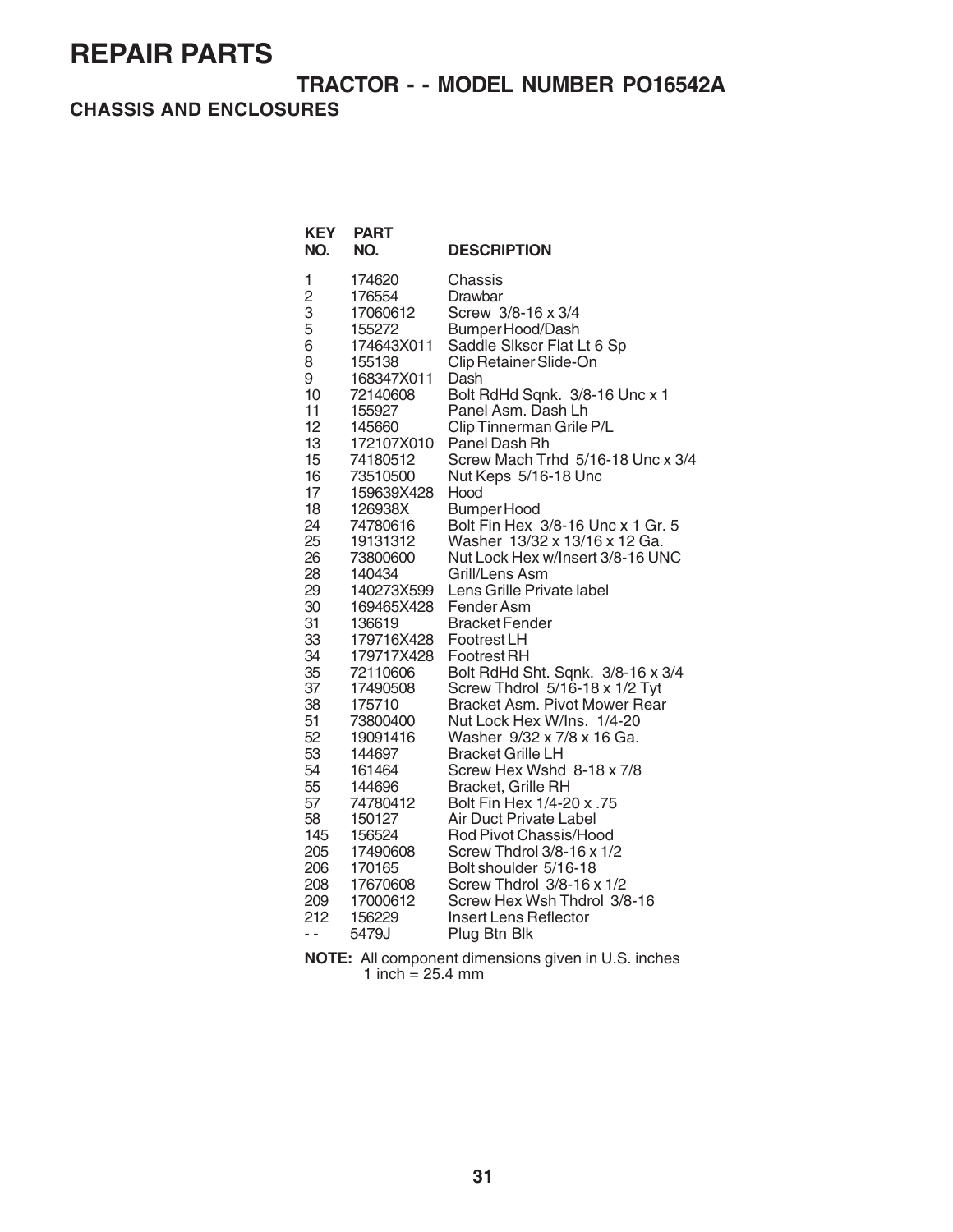**TRACTOR - - MODEL NUMBER PO16542A**

**DRIVE**

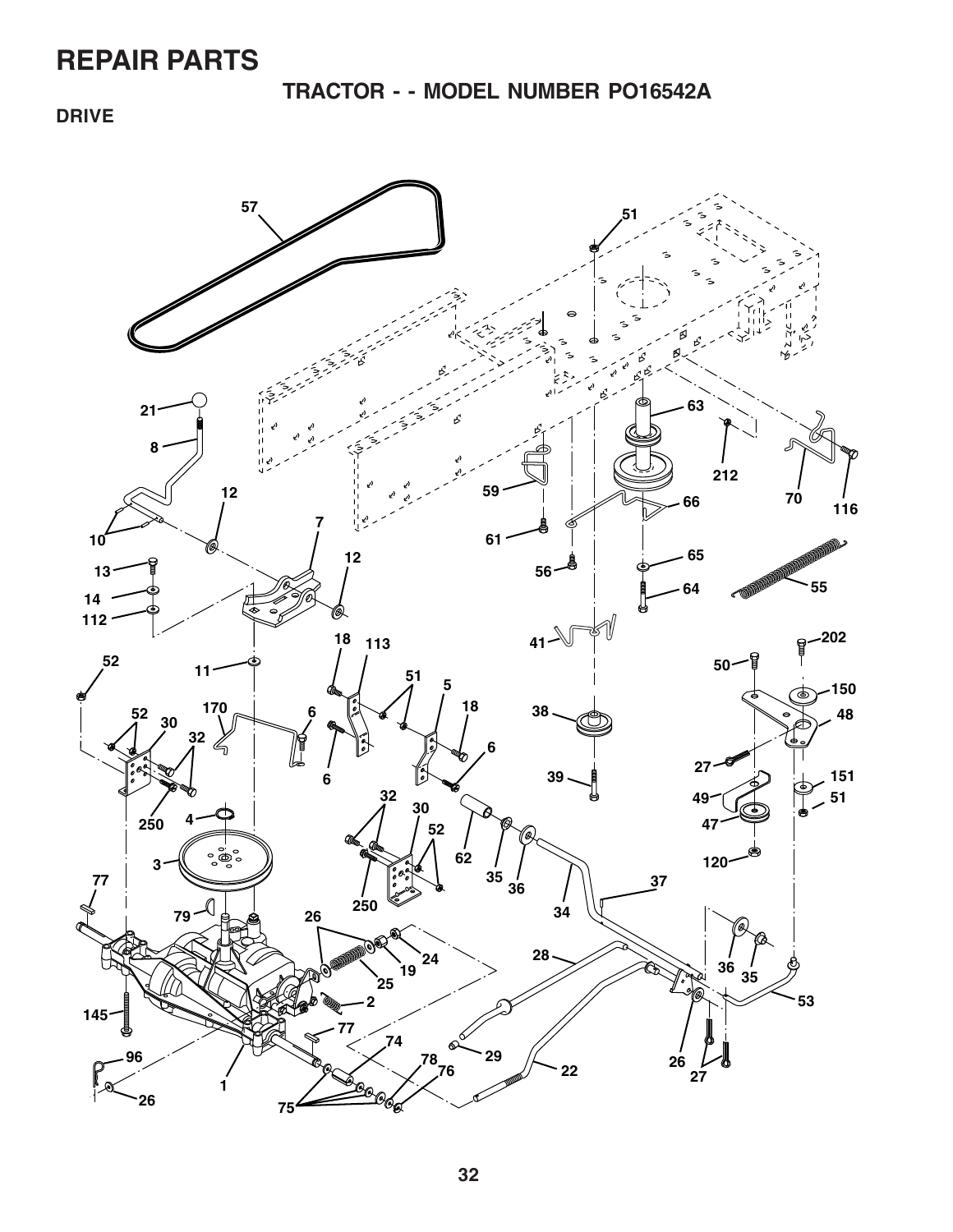47 127783 Pulley Idler V Groove Plastic

49 123205X Retainer Belt Style Spring

48 154407 Bellcrank Clutch

### **TRACTOR - - MODEL NUMBER PO16542A**

#### **DRIVE**

| <b>KEY</b><br>NO. | <b>PART</b><br>NO. | <b>DESCRIPTION</b>                | <b>KEY</b><br>NO. | <b>PART</b><br>NO. | <b>DESCRIPTION</b>                 |
|-------------------|--------------------|-----------------------------------|-------------------|--------------------|------------------------------------|
| 1                 | .                  | Transaxle Peerless Model 206-545C | 50                | 74760624           | <b>Bolt</b>                        |
|                   |                    | (Order Parts From Transaxle       | 51                | 73680600           | Nut                                |
|                   |                    | Manufacturer)                     | 52                | 73680500           | <b>Nut</b>                         |
| $\overline{c}$    | 146682             | <b>Spring Extension Brake</b>     | 53                | 105710X            | Link Clutch 766                    |
| 3                 | 123666X            | Pulley Transaxle 18" tires        | 55                | 105709X            | Spring Return Clutch 675           |
| 4                 | 12000028           | Ring Retainer #5100-62            | 56                | 17060620           | Screw 3/8-16 x 1-1/4               |
| 5                 | 121520X            | Strap Torque Rh Pnt Blk           | 57                | 130801             | V-belt Ground Drive 95             |
| $\,6$             | 17060512           | Screw 5/16-18 X 3/4               | 59                | 169691             | Keeper Belt Chassis Span Ctr.      |
| 7                 | 162240             | Bracket T/A Saddle Shift          | 61                | 17120614           | Screw 3/8-16 x .875                |
| 8                 | 131679             | Rod Shifter Black(dana)           | 62                | 8883R              | Cover Pedal Blk Round              |
| 10                | 76020416           | Pin, Cotter                       | 63                | 175410             | <b>Pulley Engine</b>               |
| 11                | 105701X            | Washer Plate Shf 388 Sq Hole      | 64                | 71170764           | Bolt, Hex 7/16-20 x 4 Grade 5      |
| 12                | 19151216           | Washer 15/32 X 3/4 X 16ga         | 65                | 10040700           | Washer, Lock, Hvy Hlcl Spring 7/16 |
| 13                | 74550412           | Bolt 1/4-28 UNF Gr. 8 W/Patch     | 66                | 154778             | Keeper Belt Engine Flproof         |
| 14                | 10040400           | Washer                            | 70                | 134683             | Guide Belt Dr Mower Rh             |
| 18                | 74780616           | Bolt Fin Hex 3/8-16 UNC x 1 Gr. 5 | 74                | 137057             | <b>Spacer Axle</b>                 |
| 19                | 73800600           | <b>Nut</b>                        | 75                | 121749X            | Washer 25/32 X 1 1/4 X 16 Ga       |
| 21                | 106933X            | Knob Rd 1/2-13 Plstc Thds Blk     | 76                | 12000001           | E Ring                             |
| 22                | 130804             | Rod Brake Lt                      | 77                | 123583X            | Key Square 20 X 1845/1865          |
| 24                | 73350600           | <b>Nut</b>                        | 78                | 121748X            | Washer 25/32 X 1 5/8 X 16ga        |
| 25                | 106888X            | Spring Rod Brake 200 Zinc         | 79                | 2228M              | Key Woodruff                       |
| 26                | 19131316           | Washer                            | 96                | 4497H              | Retainer Spring 1"                 |
| 27                | 76020412           | Pin                               | 112               | 19091210           | Washer 9/32 X 3/4 X 10 Ga          |
| 28                | 175765             | Rod Brake Parking                 | 113               | 127285X            | Strap Torque Lh                    |
| 29                | 71673              | Cap Parking Brake                 | 116               | 72140608           | Bolt, Rdhd Sqnk 3/8-16 x 1.00      |
| 30                | 174973             | <b>Bracket Transmission</b>       | 120               | 73900600           | Nut Lock Flg 3/8-16                |
| 32                | 74760512           | <b>Bolt</b>                       | 145               | 74490540           | Bolt Hex Fighd 5/16-18 x Gr. 5     |
| 34                | 175578             | <b>Shaft Asm Pedal Foot</b>       | 150               | 175456             | <b>Spacer Retainer</b>             |
| 35                | 120183X            | Bearing Nylon Blk 629 ld          | 151               | 19133210           | Washer 13/32 x 2 x 10 Ga.          |
| 36                | 19211616           | Washer                            | 170               | 178394             | Keeper Belt                        |
| 37                | 1572H              | <b>Roll Pin</b>                   | 212               | 145212             | Nut Hex Flange Lock                |
| 38                | 179114             | <b>Pulley Idler Composite</b>     | 250               | 17060612           | Screw 3/8-16x3/4                   |
| 39                | 74760648           | Bolt Fin Hex 3/8-16 Unc x 3       |                   |                    |                                    |
| 41                | 175556             | Keeper Belt Idler                 |                   |                    |                                    |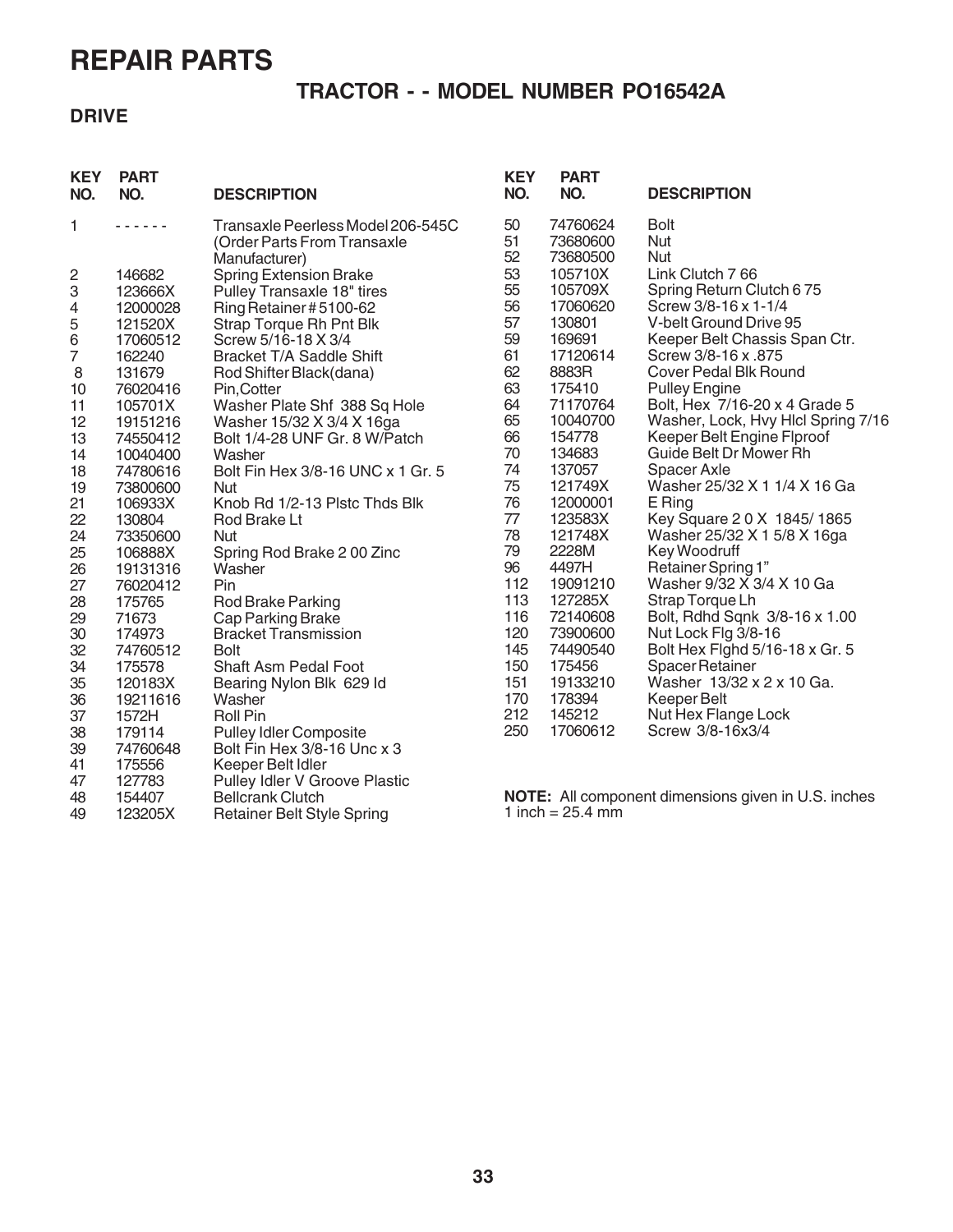### **TRACTOR - - MODEL NUMBER PO16542A**

### **STEERING ASSEMBLY**

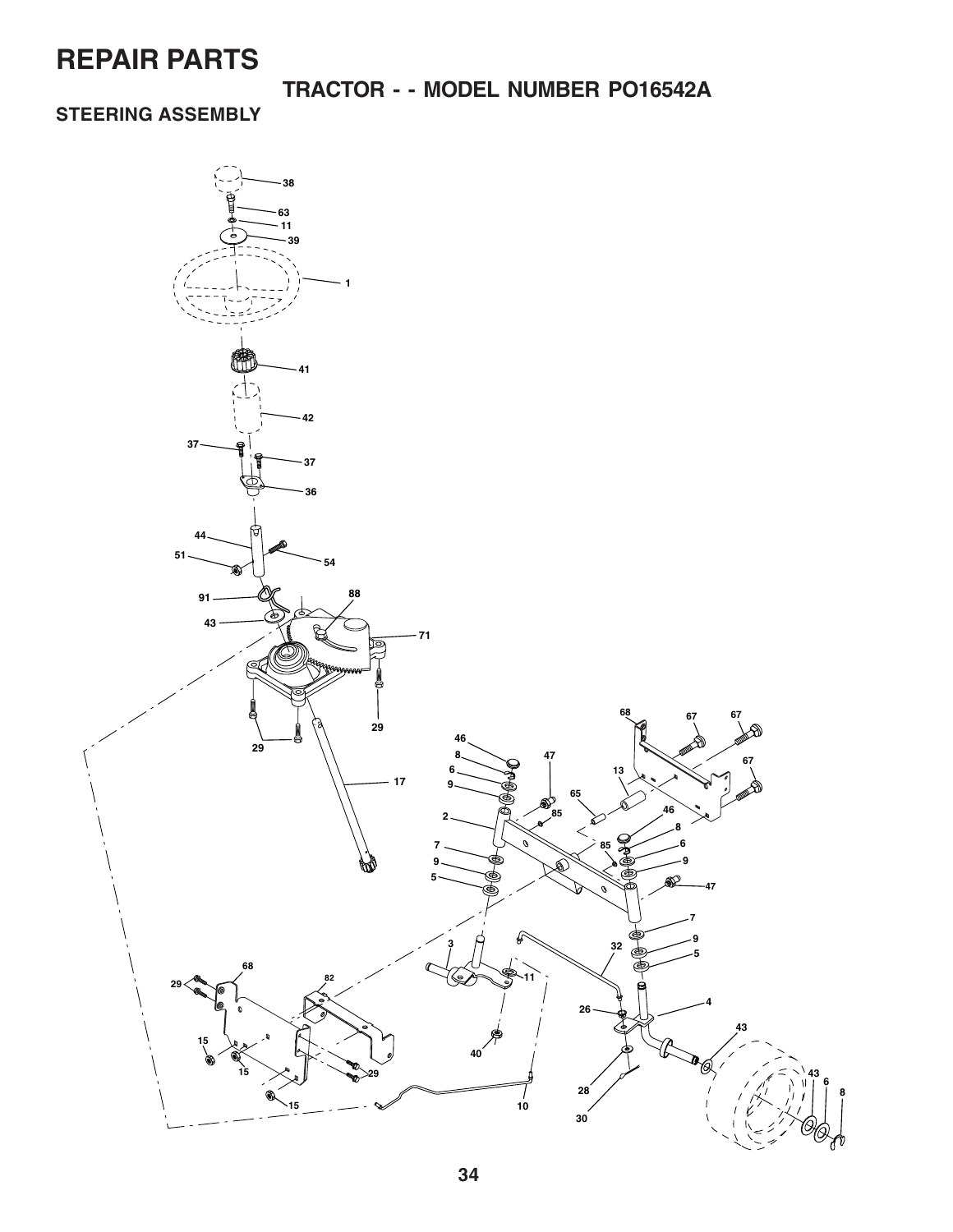## **TRACTOR - - MODEL NUMBER PO16542A**

**STEERING ASSEMBLY**

**KEY PART**

| NO.            | NO.               | <b>DESCRIPTION</b>                                        |
|----------------|-------------------|-----------------------------------------------------------|
| 1              | 140044X428        | <b>Wheel Steering Auto Black</b>                          |
| $\overline{2}$ | 175131            | Axle Asm Front                                            |
| 3              | 169840            | Spindle Asm Lh                                            |
| 4              | 169839            | Spindle Asm Rh                                            |
| 5              | 6266H             | Bearing Race Thrust Harden                                |
| 6              | 121748X           | Washer 25/32 X 1 5/8 X 16ga                               |
| $\overline{7}$ | 19272016          | Washer 27/32 X 1 1/4 X 16 Ga                              |
| 8              | 12000029          | Ring Klip #t5304-75                                       |
| 9              | 3366R             | <b>Bearing Col Strg Blk</b>                               |
| 10             | 175121            | Link Drag                                                 |
| 11             | 10040600          | Lockwasher                                                |
| 13             | 136518            | <b>Spacer Bearing Axle Front</b>                          |
| 15             | 145212            | Hex Flange Lock                                           |
| 17             | 177876            | Shaft Asm Strg                                            |
| 26             | 126847X           | <b>Bushing Rod Tie Blk Lt</b>                             |
| 28             | 19131416          | Washer 13/32 X 7/8 X 16ga                                 |
| 29             | 17060612          | Screw 3/8-16x3/4                                          |
| 30             | 76020412          | Pin                                                       |
| 32             | 130465            | Rod Tie Wire Form 1975 Mech                               |
| 36             | 155099            | Bushing Strg 5/8 Id Dash                                  |
| 37             | 152927            | Screw TT #10-32 x 5 x 3/8 Flange                          |
| 38             | 140045X428        | Insert Cap Strg                                           |
| 39             | 19133812          | Washer 13/32 x 2-3/8 x 12Ga                               |
| 40             | 7810H             | Locknut Center                                            |
| 41             | 100711L           | Adaptor Wheel Strg 640/635id                              |
| 42             | 145054X428        | <b>Boot Dash Steering</b>                                 |
| 43<br>44       | 121749X           | Washer 25/32 X 1 1/4 X 16 Ga                              |
| 46             | 153720<br>121232X | <b>Extension Shaft Steering</b><br>Cap Spindle Fr Top Blk |
| 47             | 6855M             | <b>Fitting Grease</b>                                     |
| 51             | 73800500          | Nut Lock 5/16-18                                          |
| 54             | 74780520          | Bolt Hex 5/16-18 x 1-1/4                                  |
| 63             | 74780616          | Bolt Hex 3/8-16 x 1                                       |
| 65             | 160367            | <b>Spacer Brace Axle</b>                                  |
| 67             | 72140618          | Bolt Rdhd Sq 3/8-16 Unc x 2-3/4                           |
| 68             | 169827            | <b>Brace Axle</b>                                         |
| 71             | 175146            | <b>Steering Asm</b>                                       |
| 82             | 169835            | <b>Bracket Susp Chassis Front</b>                         |
| 85             | 133835            | <b>Fastener Christmas Tree</b>                            |
| 88             | 175118            | Bolt Shoulder 7/16-20 Unc                                 |
| 91             | 175553            | <b>Clip Steering</b>                                      |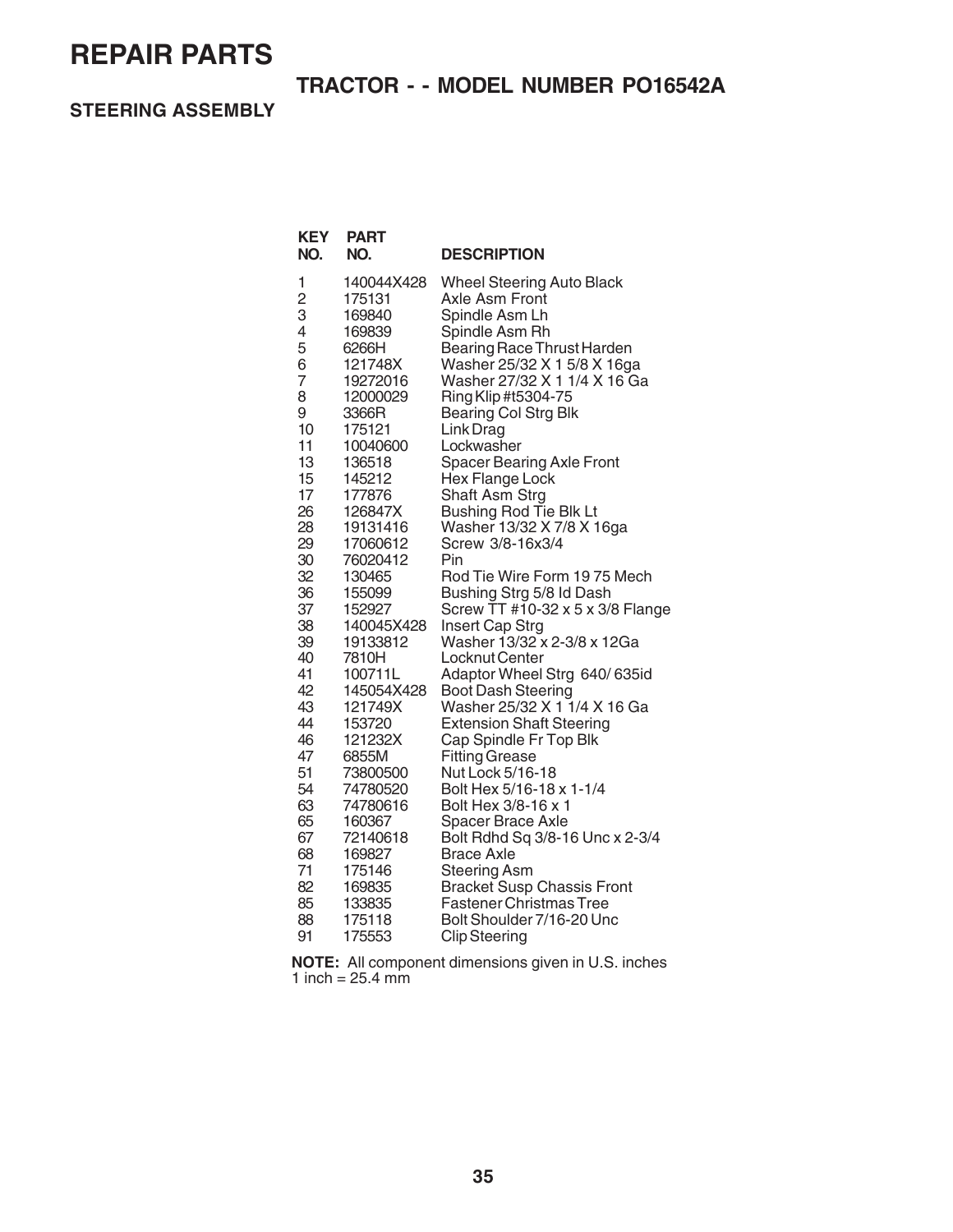**TRACTOR - - MODEL NUMBER PO16542A**

### **ENGINE**

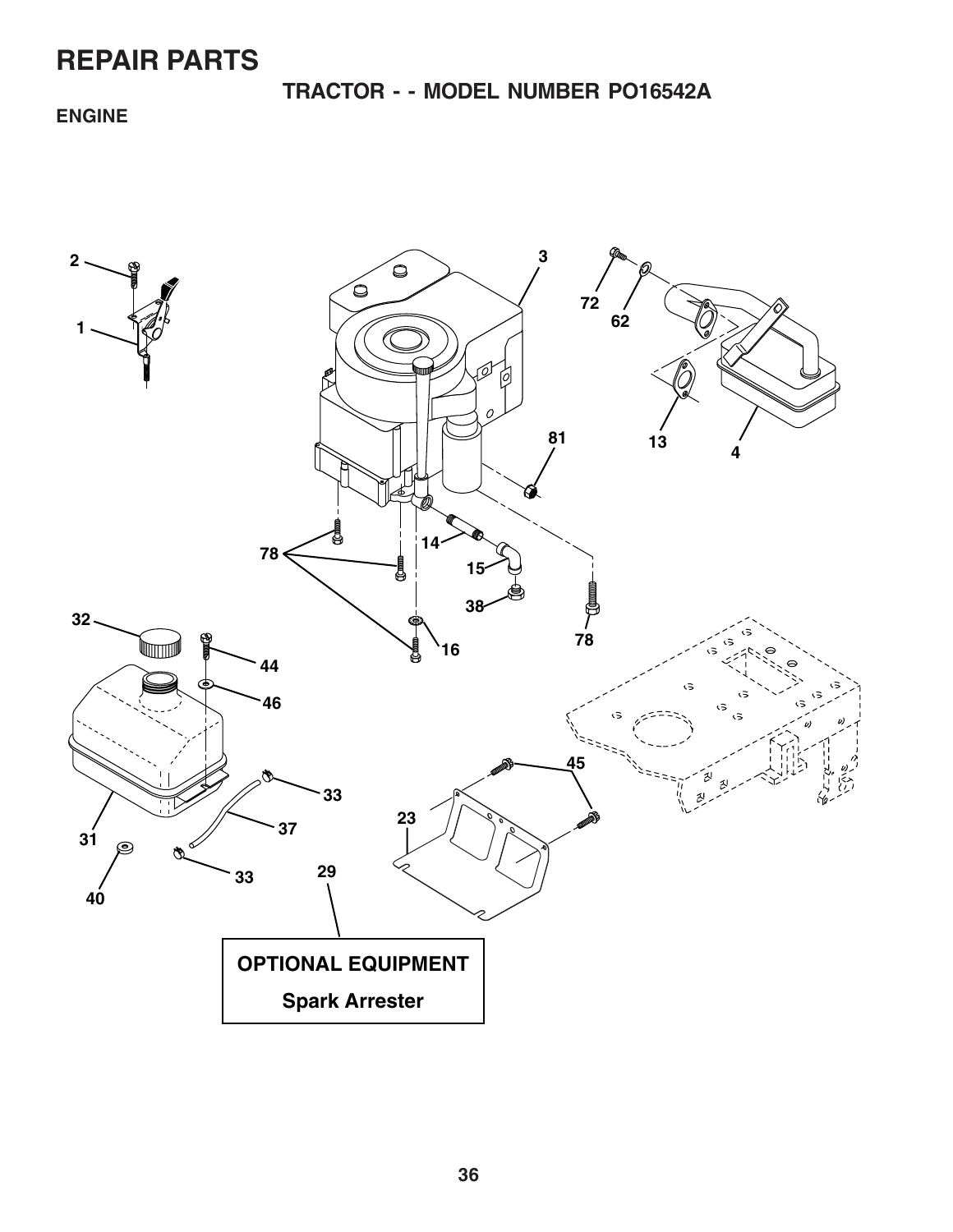### **TRACTOR - - MODEL NUMBER PO16542A**

#### **ENGINE**

| KEY | <b>PART</b> |                                                                  |
|-----|-------------|------------------------------------------------------------------|
| NO. | NO.         | <b>DESCRIPTION</b>                                               |
| 1   | 170551      | Control Throt / Ch Flag                                          |
| 2   | 17720408    | Screw Hex Thd Cut 1/4-20x1/2                                     |
| 3   |             | Engine Briggs Model 310707                                       |
| 4   | 137352      | (Order Parts From Engine Manufacturer)<br>Muffler Exhaust B&S Lt |
| 13  | 165291      | Gasket 1 313 Id Tin Plated                                       |
| 14  | 13280324    | Nipple Pipe 3/8 NPT x 3"                                         |
| 15  | 13200300    | Elbow STD 90 Degree 3/8-18 NPT                                   |
| 16  | 11050600    | Washer Lock Ext Tooth 3/8                                        |
| 23  | 169837      | Shield Browning/Debris Guard                                     |
| 29  | 137180      | Arrestor Spark                                                   |
| 31  | 109202X     | Tank Fuel 1 25 Fr                                                |
| 32  | 140527      | Cap Asm Fuel W/sym Vented                                        |
| 33  | 123487X     | Clamp Hose Blk                                                   |
| 37  | 137040      | Line Fuel 20"                                                    |
| 38  |             | Plug Oil Drain (Order From Engine Manufacturer)                  |
| 40  | 124028X     | Bushing Snap Nyl Blk Fuel Line                                   |
| 44  | 17670412    | Screw Hexwsh Thdrol 1/4-20x3/4                                   |
| 45  | 17000612    | Screw Hex Wsh Thdrol 3/8-16                                      |
| 46  | 19091416    | Washer 9/32 X 7/8 X 16ga                                         |
| 62  | 10040500    | Washer Lock Hvy Hicl Spr 5/16                                    |
| 72  | 71070512    | Screw Hexhd Cap 5/16-18x3/4                                      |
| 78  | 17060620    | Screw 3/8-16x1-1/4                                               |
| 81  | 73510400    | Nut Keps Hex 1/4-20 Unc                                          |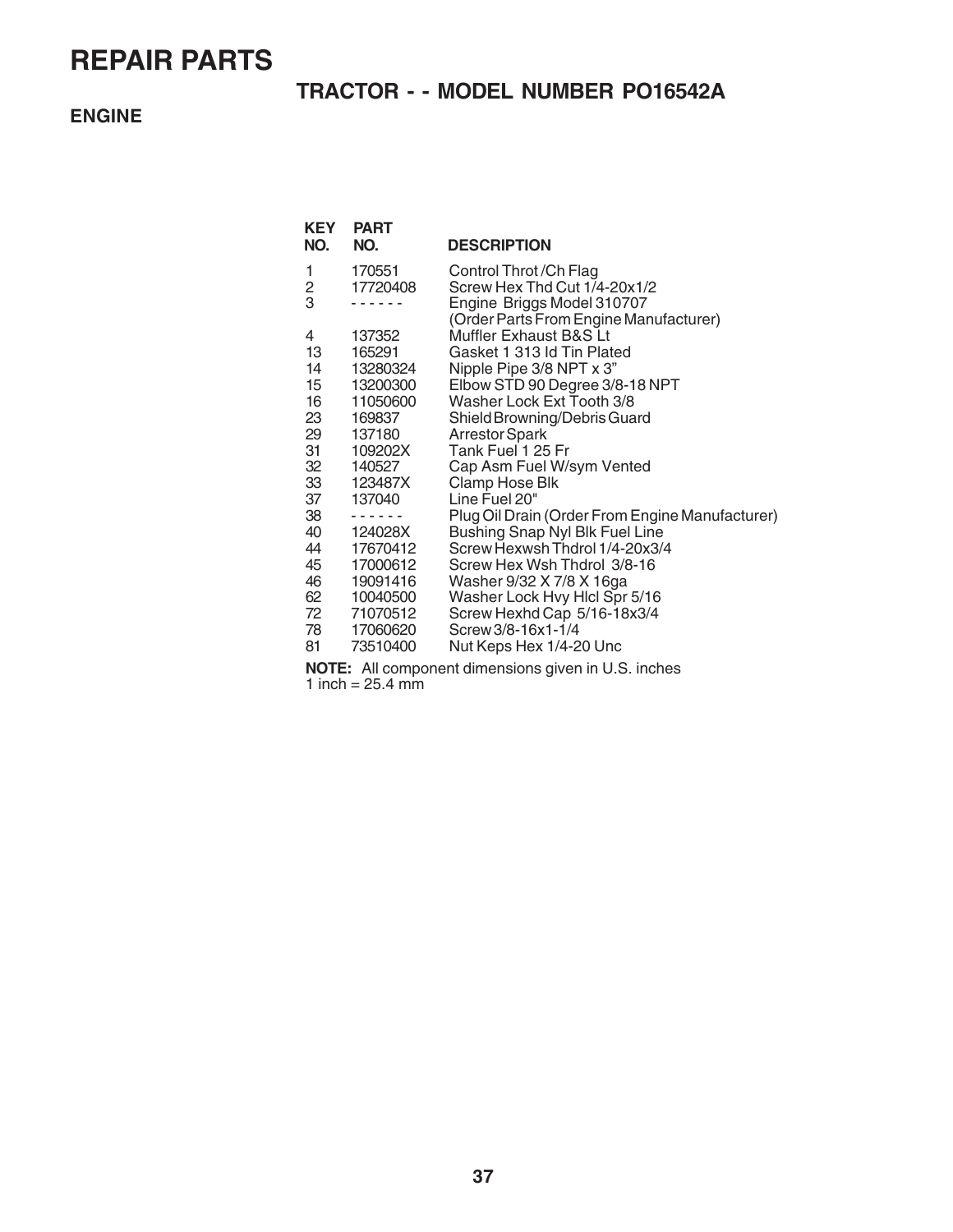**TRACTOR - - MODEL NUMBER PO16542A**

**SEAT ASSEMBLY**



| KEY<br>NO. | <b>PART</b><br>NO. | <b>DESCRIPTION</b>                 |
|------------|--------------------|------------------------------------|
| 1          | 140116             | Seat                               |
| 2          | 140551             | Bracket Pnt Pivot Seat (blk)       |
| 3          | 71110616           | Bolt                               |
| 4          | 19131610           | Washer 13/32 x 1 x 10 Ga           |
| 5          | 145006             | Clip Push-In Hinged                |
| 6          | 73800600           | Nut                                |
| 7          | 124181X            | Spring Seat Cprsn 2 250 Blk Zi     |
| 8          | 17000616           | Screw 3/8-16 x 1                   |
| 9          | 19131614           | Washer 13/32 x 1 x 14 Ga           |
| 10         | 174894             | Pan Pnt Seat (blk)                 |
| 12         | 121246X            | <b>Bracket Pnt Mounting Switch</b> |
| 13         | 121248X            | Bushing Snap Blk Nyl 50 ld         |
|            |                    |                                    |

| KEY<br>NO. | PART<br>NO. | <b>DESCRIPTION</b>                                         |
|------------|-------------|------------------------------------------------------------|
| 14         | 72050412    | Bolt Rdhd Sht Nk 1/4-20 x 1-1/2                            |
| 15         | 134300      | Spacer Split 28 x 96 Yel Zinc                              |
| 16         | 121250X     | Spring Cprsn 1 27 Blk Pnt                                  |
| 17         | 123976X     | Nut Lock 1/4 Lge Flg Gr 5 Zinc                             |
| 21         | 171852      | Bolt Shoulder 5/16-18 Unc Blkz-2A                          |
| 22         | 73800500    | Nut                                                        |
| 23         | 71110814    | Bolt Hex Black                                             |
| 24         | 19171912    | Washer 17/32 x 1-3/16 x 12 Ga                              |
| 25         | 127018X     | Bolt Shoulder 5/16-18 x 62                                 |
| 26         | 10040800    | Lockwasher                                                 |
|            |             | <b>NOTE:</b> All component dimensions given in U.S. inches |

13 121248X Bushing Snap Blk Nyl 50 Id **NOTE:** All component dimensions given in U.S. inches  $1$  inch = 25.4 mm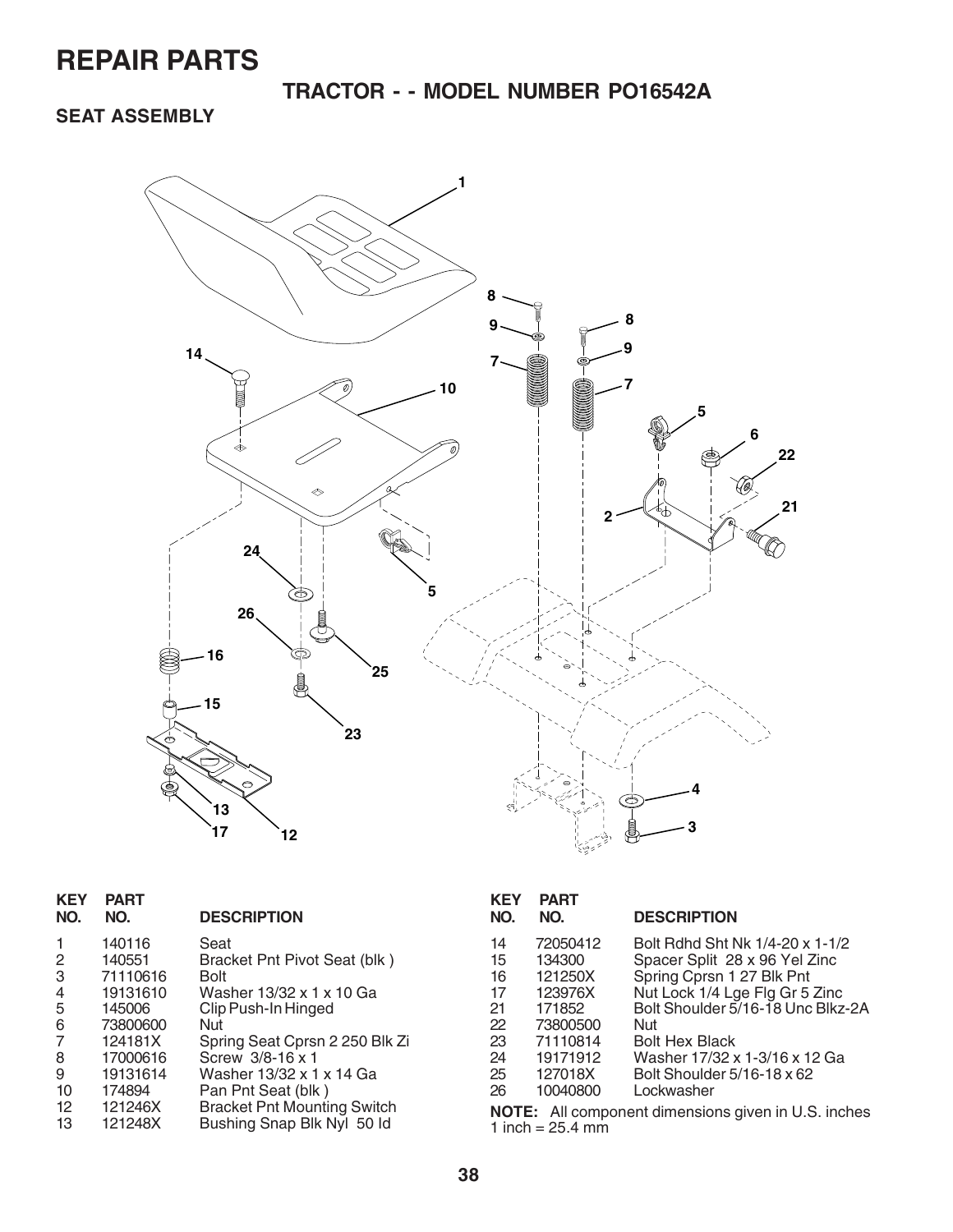**TRACTOR - - MODEL NUMBER PO16542A**

**MOWER LIFT**

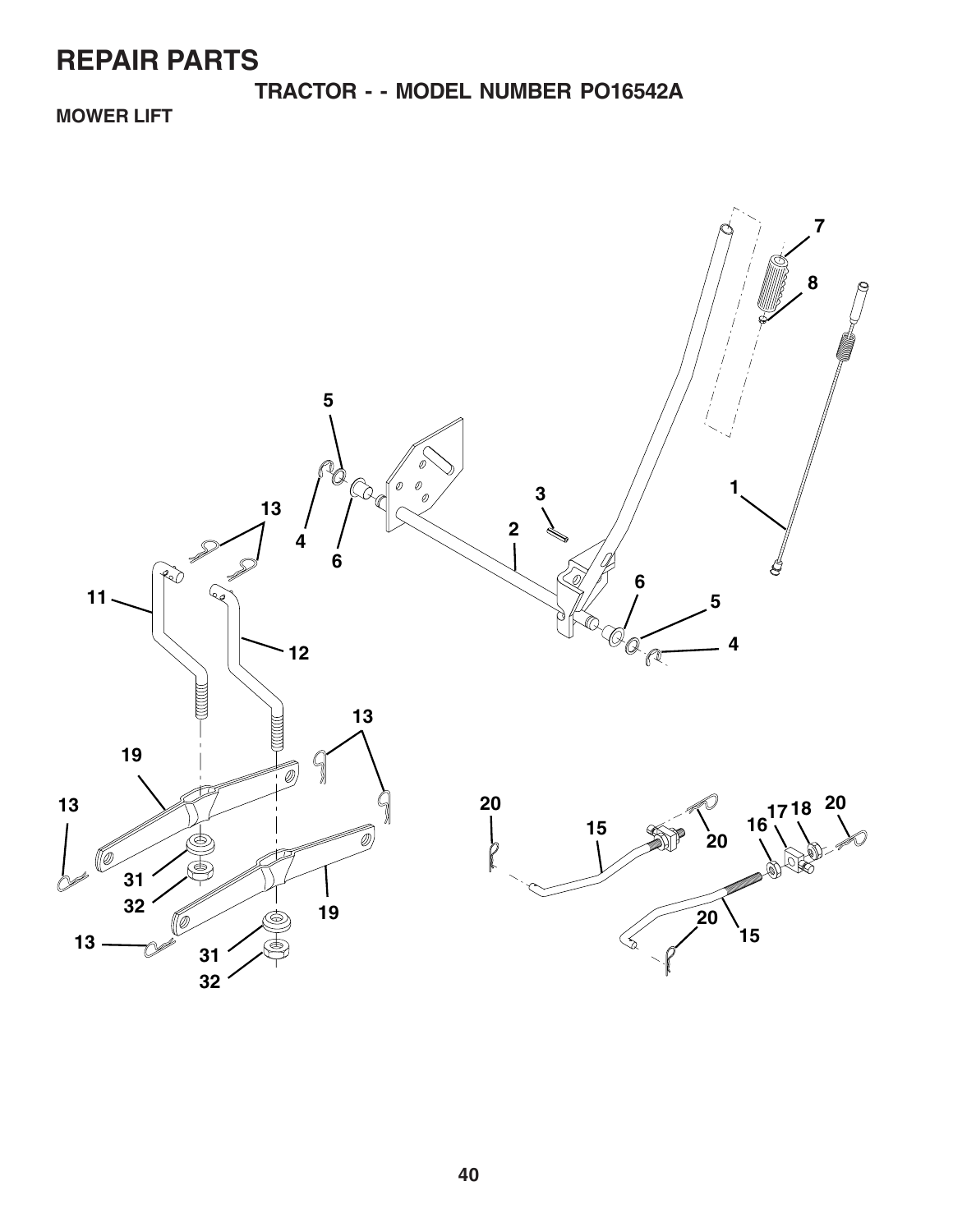### **TRACTOR - - MODEL NUMBER PO16542A**

### **MOWER LIFT**

| <b>KEY</b><br>NO. | PART<br>NO. | <b>DESCRIPTION</b>            |
|-------------------|-------------|-------------------------------|
| 1                 | 159460      | Wire Asm Inner/Sprg w/Plunger |
| 2                 | 159471      | Shaft Asm Lift                |
| 3                 | 105767X     | Pin Groove                    |
| 4                 | 12000002    | E Ring #5133-62               |
| 5                 | 19211621    | Washer 21/32 x 1 x 21 Ga.     |
| 6                 | 120183X     | <b>Bearing Nylon</b>          |
| $\overline{7}$    | 109413X     | <b>Grip Handle</b>            |
| 8                 | 124526X     | <b>Button Plunger</b>         |
| 11                | 139865      | Link Lift Lh                  |
| $12 \overline{ }$ | 139866      | Link Lift Rh                  |
| 13                | 4939M       | <b>Retainer Spring</b>        |
| 15                | 173288      | Link Front                    |
| 16                | 73350800    | Nut Jam Hex 1/2-13 Unc        |
| 17                | 175689      | Trunnion                      |
| 18                | 73800800    | Nut Lock w/Wsh 1/2-13 Unc     |
| 19                | 139868      | <b>Arm Suspension Rear</b>    |
| 20                | 163552      | <b>Retainer Spring</b>        |
| 31                | 169865      | <b>Bearing Pvt Lift</b>       |
| 32                | 73540600    | Nut Crownlock 3/8-24          |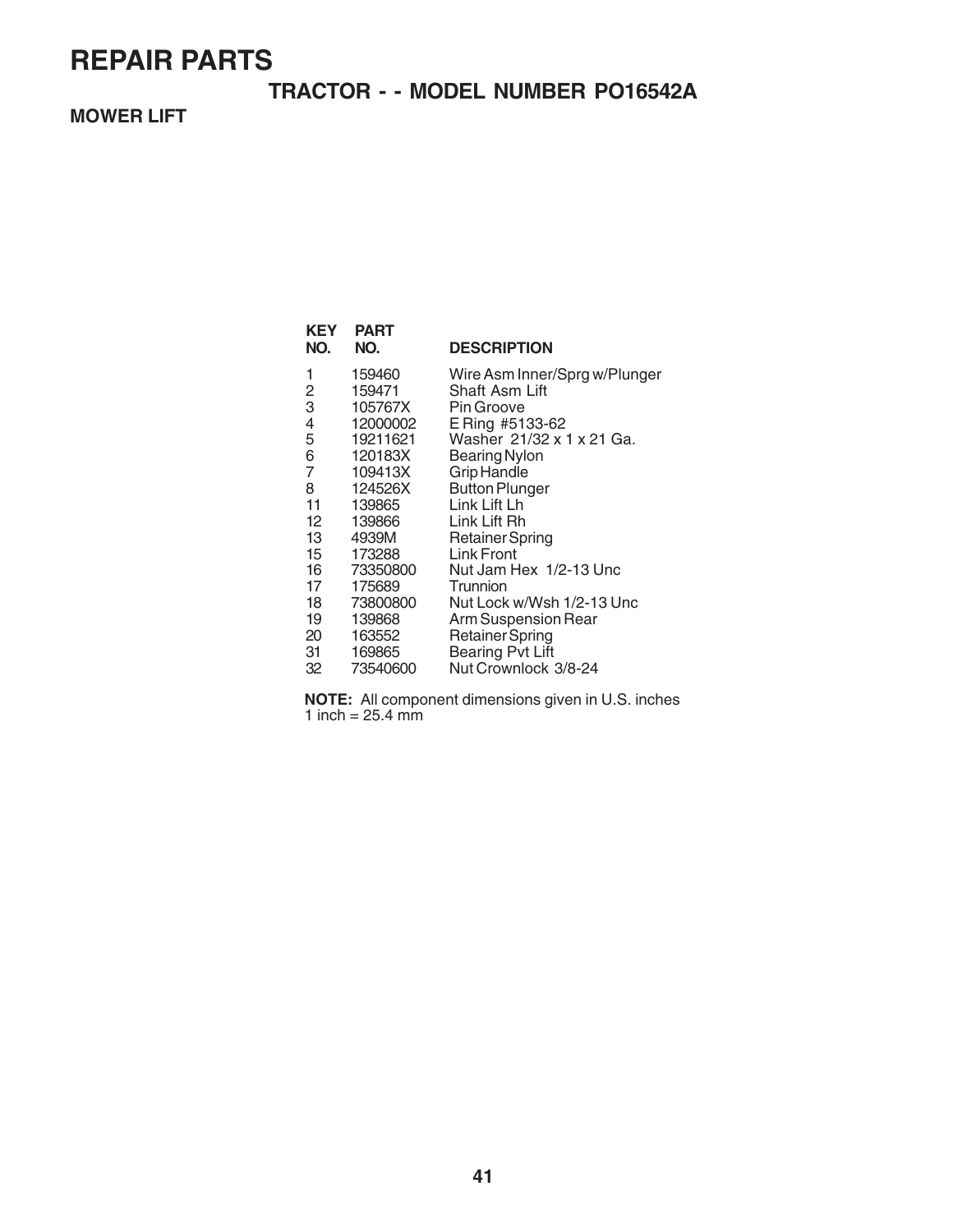**TRACTOR - - MODEL NUMBER PO16542A**

**MOWER DECK**

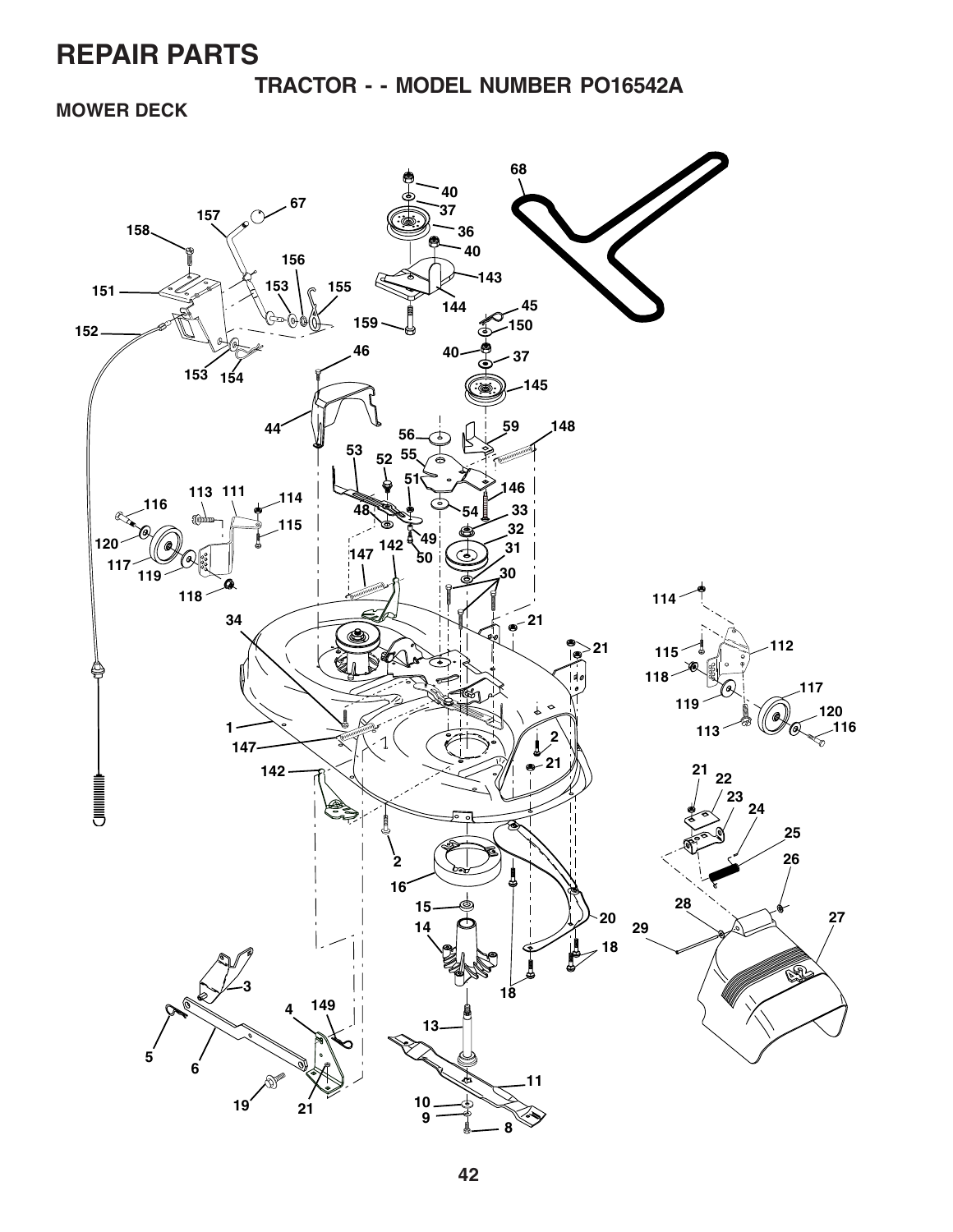### **TRACTOR - - MODEL NUMBER PO16542A**

**MOWER DECK**

| <b>KEY</b><br>NO. | <b>PART</b><br>NO. | <b>DESCRIPTION</b>               | <b>KEY</b><br>NO.        | <b>PART</b><br>NO.         | <b>DESCRIPTION</b>                                         |
|-------------------|--------------------|----------------------------------|--------------------------|----------------------------|------------------------------------------------------------|
| 1                 | 165894             | Mower Deck Assembly, 42"         | 53                       | 131845                     | Arm Assembly, Pad, Brake                                   |
| 2                 | 72140506           | <b>Bolt</b>                      | 54                       | 133943                     | Washer, Hardened                                           |
| 3                 | 138017             | Bracket Asm Fr. Sway Bar 3/42    | 55                       | 155046                     | Arm, Idler                                                 |
| 4                 | 165460             | Bracket Asm Deck 42" Sway Bar    | 56                       | 165723                     | Spacer, Retainer                                           |
| 5                 | 4939M              | <b>Retainer Spring</b>           | 59                       | 141043                     | <b>Guard TUV Idler</b>                                     |
| 6                 | 178024             | <b>Bar Sway Deck</b>             | 67                       | 106932X                    | Knob                                                       |
| 8                 | 850857             | Bolt 3/8-24 x 25 Grade 8 patched | 68                       | 144959                     | V-Belt, 42" Mower                                          |
| 9                 | 10030600           | Washer, Lock                     | 111                      | 179292                     | Bracket, Gauge, Wheel LH                                   |
| 10                | 140296             | Washer, Hardened                 | 112                      | 179293                     | Bracket, Gauge, Wheel RH                                   |
| 11                | 138498             | <b>Blade</b>                     | 113                      | 17060508                   | Screw Tapping 5/16 - 18unc x 1/2                           |
| 13                | 137645             | Shaft Assembly, Mandrel, Vented  | 114                      | 73510500                   | Nut, Keps 5/16 - 18 UNC                                    |
| 14                | 128774             | Housing, Mandrel, Vented         | 115                      | 72110504                   | Bolt, Carriage 5/16-18 x 1/2                               |
| 15                | 110485X            | Bearing, Ball, Mandrel           | 116                      | 4898H                      | Bolt, Shoulder                                             |
| 16                | 174493             | Stripper, Mower Deck             | 117                      | 105455X                    | Wheel, Gauge                                               |
| 18                | 72140505           | Bolt, Carriage 5/16-18 x 5/8     | 118                      | 73930600                   | Nut Centerlock 3/8-16                                      |
| 19                | 132827             | Bolt, Shoulder                   | 119                      | 19121414                   | Washer 3/8 x 7/8 x 14 Ga.                                  |
| 20                | 159770             | Baffle, Vortex                   | 120                      | 19171512                   | Washer 17/32 x 15/16 x 12 Ga.                              |
| 21                | 73680500           | Nut                              | 142                      | 165890                     | Arm Spring Brake Mower                                     |
| 22                | 134753             | <b>Stiffener Bracket</b>         | 143                      | 157109                     | Bracket Arm Idler 42"                                      |
| 23                | 131267             | Bracket, Deflector Mower 42"     | 144                      | 158634                     | Keeper Belt 42" Clutch Cable                               |
| 24                | 105304X            | Cap, Sleeve 80 x 112 Blk Mower   | 145                      | 165888                     | <b>Pulley Idler Flat</b>                                   |
| 25                | 123713X            | Spring, Torsion, Deflector 2 52  | 146                      | 171977                     | Bolt Carriage Idler                                        |
| 26                | 110452X            | Nut, Push Phos & Oil             | 147                      | 131335                     | <b>Spring Extension</b>                                    |
| 27                | 130968X428         | Shield, Deflector 42" Blk        | 148                      | 169022                     | Spring Return Idler                                        |
| 28                | 19111016           | Washer 11/32 x 5/8 x 16 Gauge    | 149                      | 165898                     | <b>Retainer Spring Yellow</b>                              |
| 29                | 131491             | Rod, Hinge 42" 6 75 W/G          | 150                      | 19091216                   | Washer 9/32 x 3/4 x 16 Ga.                                 |
| 30                | 173984             | <b>Screw Thdrol Hex</b>          | 151                      | 169670                     | <b>Bracket Clutch Cable</b>                                |
| 31                | 129963             | Washer, Spacer Mower Vented      | 152                      | 169676                     | Clutch Cable 42"                                           |
| 32                | 153535             | Pulley, Mandrel                  | 153                      | 169674                     | Washer Flat 3/8" Type B                                    |
| 33                | 178342             | Nut, Toplock                     | 154                      | 169675                     | <b>Spring Retainer</b>                                     |
| 34                | 72110614           | <b>Bolt</b>                      | 155                      | 169671                     | Spring Retention LVR CLTCH CAB                             |
| 36                | 131494             | Pulley, Idler, Flat              | 156                      | 169672                     | <b>Spacer Clutch Cable</b>                                 |
| 37                | 19131316           | Washer 13/32 x 13/16 x 16 Gauge  | 157                      | 169669                     | Rod Clutch Cable 3/8"                                      |
| 40                | 73680600           | Nut                              | 158                      | 17720408                   | Screw Hex Thd Cut 1/4-20 x 1/2                             |
| 44                | 140088             | Guard, Mandrel, LH               | 159                      | 72140614                   | Bolt Rdhd Sqn 3/8-16 UNC x 1-3/4                           |
| 45                | 4497H              | Retainer                         | $\overline{\phantom{a}}$ | 130794                     | Mandrel Assembly (Includes                                 |
| 46                | 137729             | Screw, Thdrol 1/4-20 x 5/8 T     |                          |                            | Housing, Shaft and Shaft Hardware                          |
| 48                | 133944             | Washer, Hardened                 |                          |                            | Only - Pulley Not Included)                                |
| 49                | 174284             | Roller Assembly, Cam Follower    | $\sim$ $\sim$            | 180509                     | Replacement Mower, Complete                                |
| 50                | 131340             | Bolt, Shoulder #10-24 Grade 5    |                          |                            |                                                            |
| 51                | 69180              | Locknut                          |                          |                            | <b>NOTE:</b> All component dimensions given in U.S. inches |
| 52                | 139888             | Bolt, Shoulder 5/16-18 UNC       |                          | 1 inch = $25.4 \text{ mm}$ |                                                            |